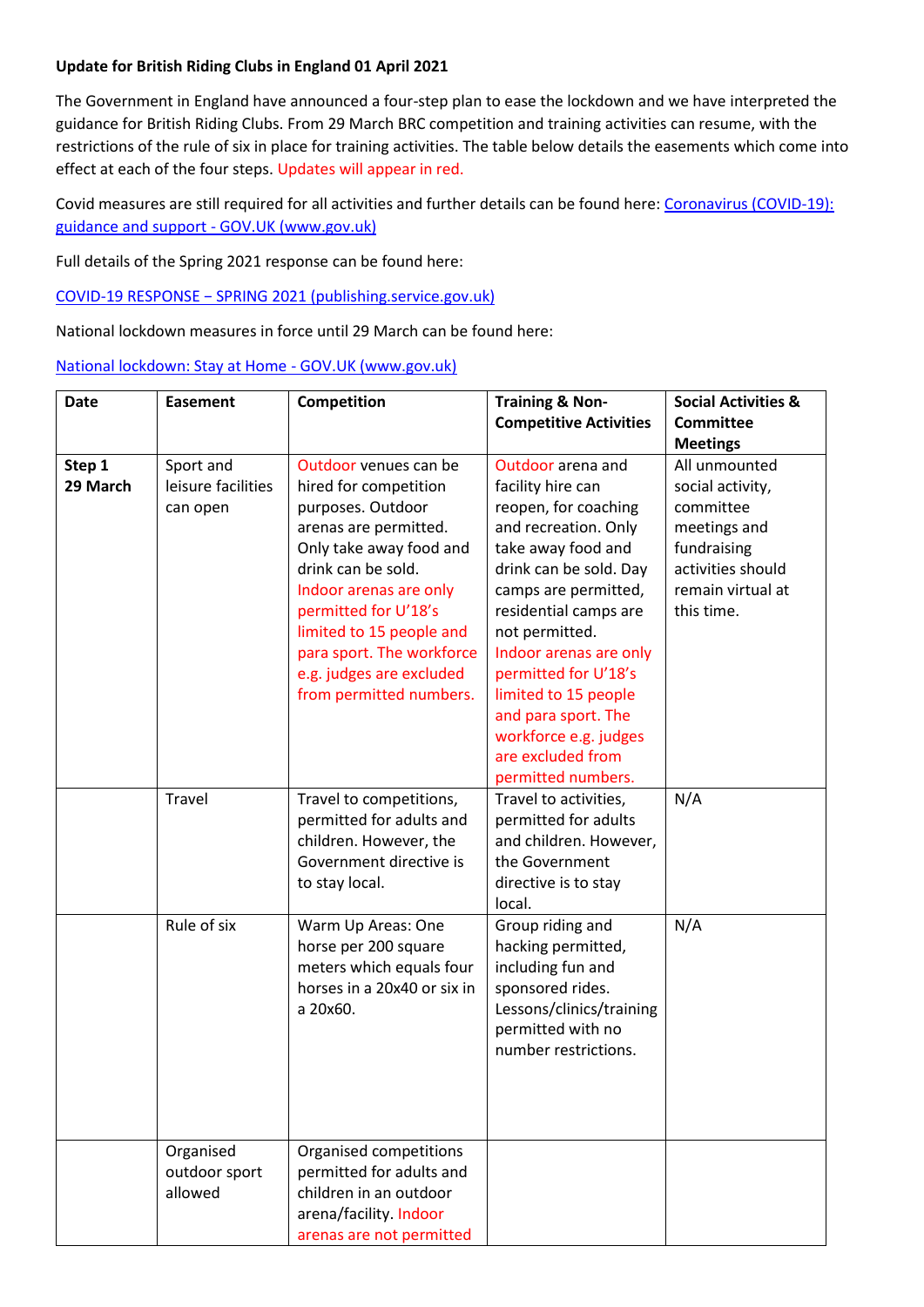|                                                                                          |                                                                                                         | to be used. There is no<br>limit on the number who<br>can gather to participate<br>in organised sport<br>providing social<br>distancing measures are<br>in place. Spectators are<br>not permitted.           |                                                                                                                                                                                   |                                                                                                                                       |
|------------------------------------------------------------------------------------------|---------------------------------------------------------------------------------------------------------|--------------------------------------------------------------------------------------------------------------------------------------------------------------------------------------------------------------|-----------------------------------------------------------------------------------------------------------------------------------------------------------------------------------|---------------------------------------------------------------------------------------------------------------------------------------|
| <b>Date</b>                                                                              |                                                                                                         | Competition                                                                                                                                                                                                  | <b>Training &amp; Non-</b><br><b>Competitive Activities</b>                                                                                                                       | <b>Social Activities &amp;</b><br><b>Committee</b><br><b>Meetings</b>                                                                 |
| Step 2<br>12 April at<br>the earliest<br>and at least<br>five weeks<br>after step<br>one | Rule of six                                                                                             | Possible restrictions on<br>numbers in warm-up<br>areas. Detail TBC.                                                                                                                                         | Group riding and<br>hacking permitted,<br>including fun and<br>sponsored rides.<br>Lessons/clinics/training<br>permitted with no<br>number restrictions.                          | All unmounted<br>social activity,<br>committee<br>meetings and<br>fundraising<br>activities should<br>remain virtual at<br>this time. |
|                                                                                          | Travel                                                                                                  | Travel permitted.<br>Minimise journeys.                                                                                                                                                                      | Travel permitted.<br>Minimise journeys.                                                                                                                                           | N/A                                                                                                                                   |
|                                                                                          | Indoor sports<br>facilities can<br>open                                                                 | Indoor arenas are only<br>permitted for U'18's (no<br>number restrictions),<br>para sport, individual<br>adults or household<br>groups. The workforce<br>e.g. judges are excluded<br>from permitted numbers. |                                                                                                                                                                                   |                                                                                                                                       |
|                                                                                          | Self-contained<br>accommodation                                                                         |                                                                                                                                                                                                              | Residential camps can<br>resume where the<br>accommodation is self-<br>contained and<br>restricted to one<br>household e.g. staying<br>overnight in a lorry.                      |                                                                                                                                       |
|                                                                                          | Outdoor<br>hospitality                                                                                  | Food and drink can be<br>sold to be eaten at an<br>outdoor seated area.                                                                                                                                      | Food and drink can be<br>sold to be eaten at an<br>outdoor seated area.                                                                                                           |                                                                                                                                       |
| <b>Date</b>                                                                              |                                                                                                         | Competition                                                                                                                                                                                                  | <b>Training &amp; Non-</b><br><b>Competitive Activities</b>                                                                                                                       | <b>Social Activities &amp;</b><br><b>Committee</b><br><b>Meetings</b>                                                                 |
| Step 3<br>17 May at<br>the earliest<br>and at least<br>five weeks<br>after Step 2        | 30-person limit<br>outdoors<br>Indoor group<br>activity<br>permitted -<br>numbers may<br>be restricted. | Not applicable to<br>organised outdoor<br>competitions where there<br>are no restrictions on<br>numbers participating.<br>Spectator numbers TBC.                                                             | Lessons and hacking<br>can take place in larger<br>groups. No more than<br>30 people to<br>congregate together in<br>a social setting e.g. an<br>evening quiz and BBQ<br>at camp. | Social activities now<br>permitted outdoors<br>with a limit of 30<br>people.                                                          |
|                                                                                          | Travel                                                                                                  | No travel restrictions                                                                                                                                                                                       | No travel restrictions                                                                                                                                                            | No travel<br>restrictions                                                                                                             |